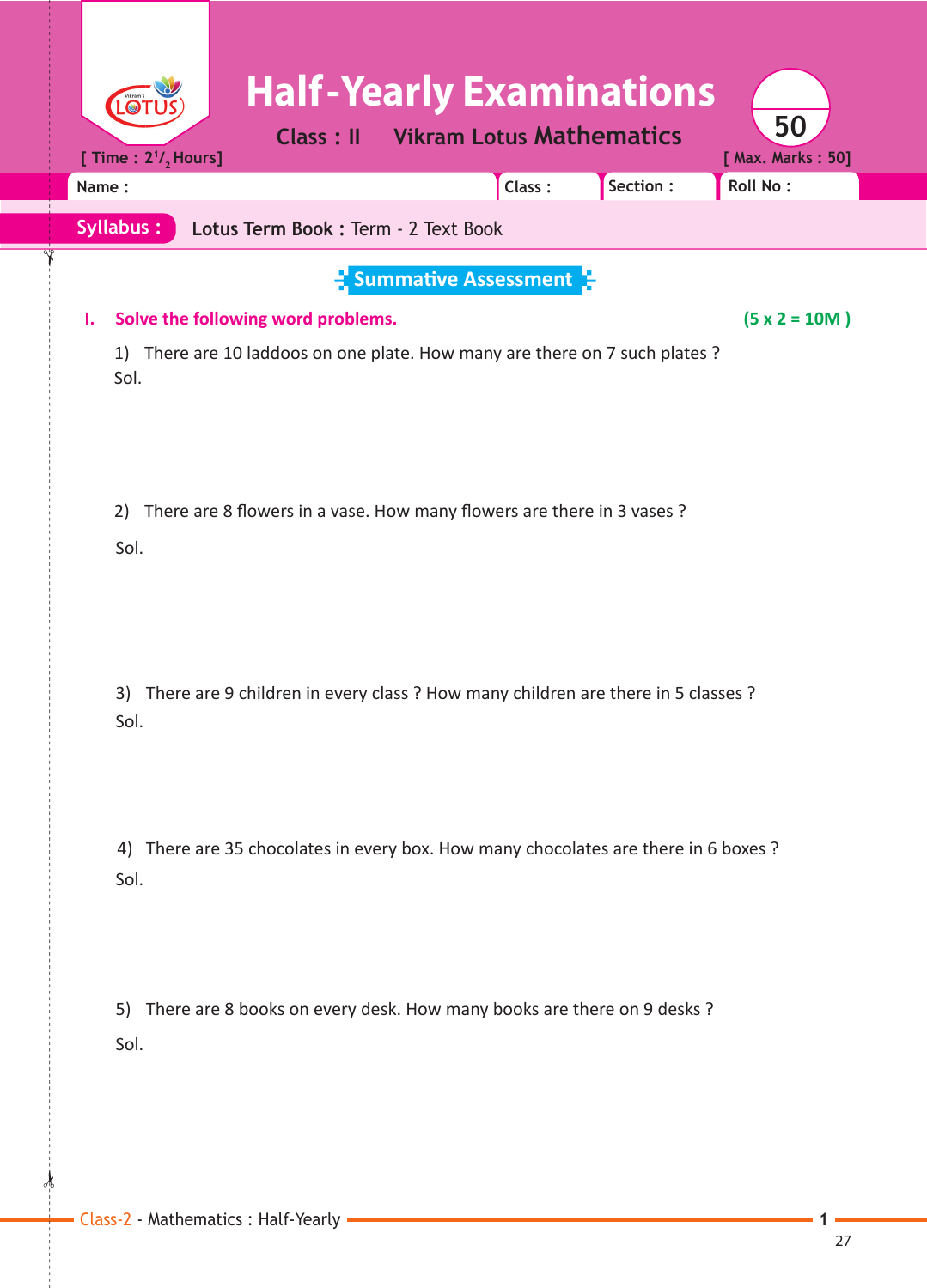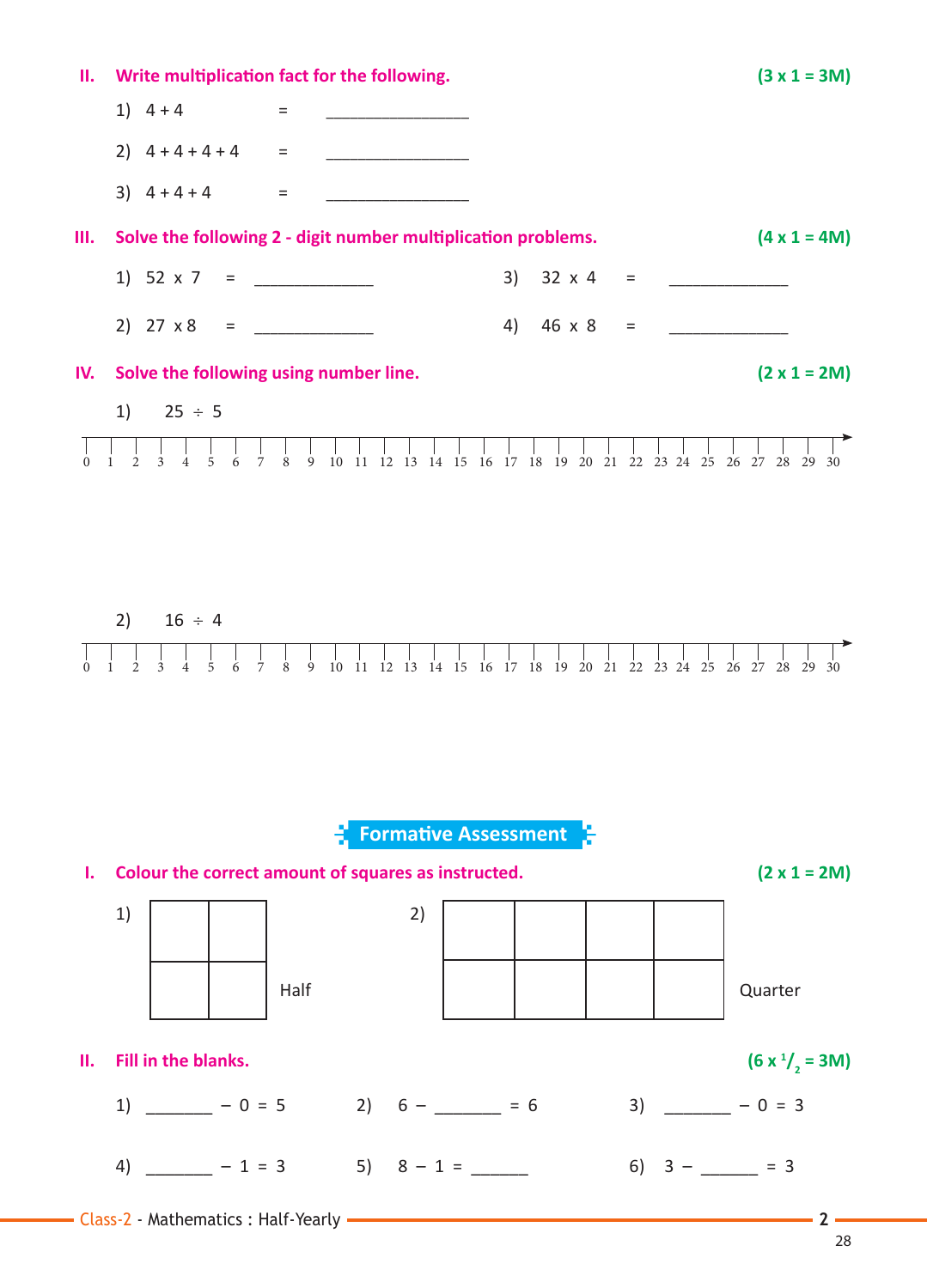

Class-2 - Mathematics : Half-Yearly **3**

29